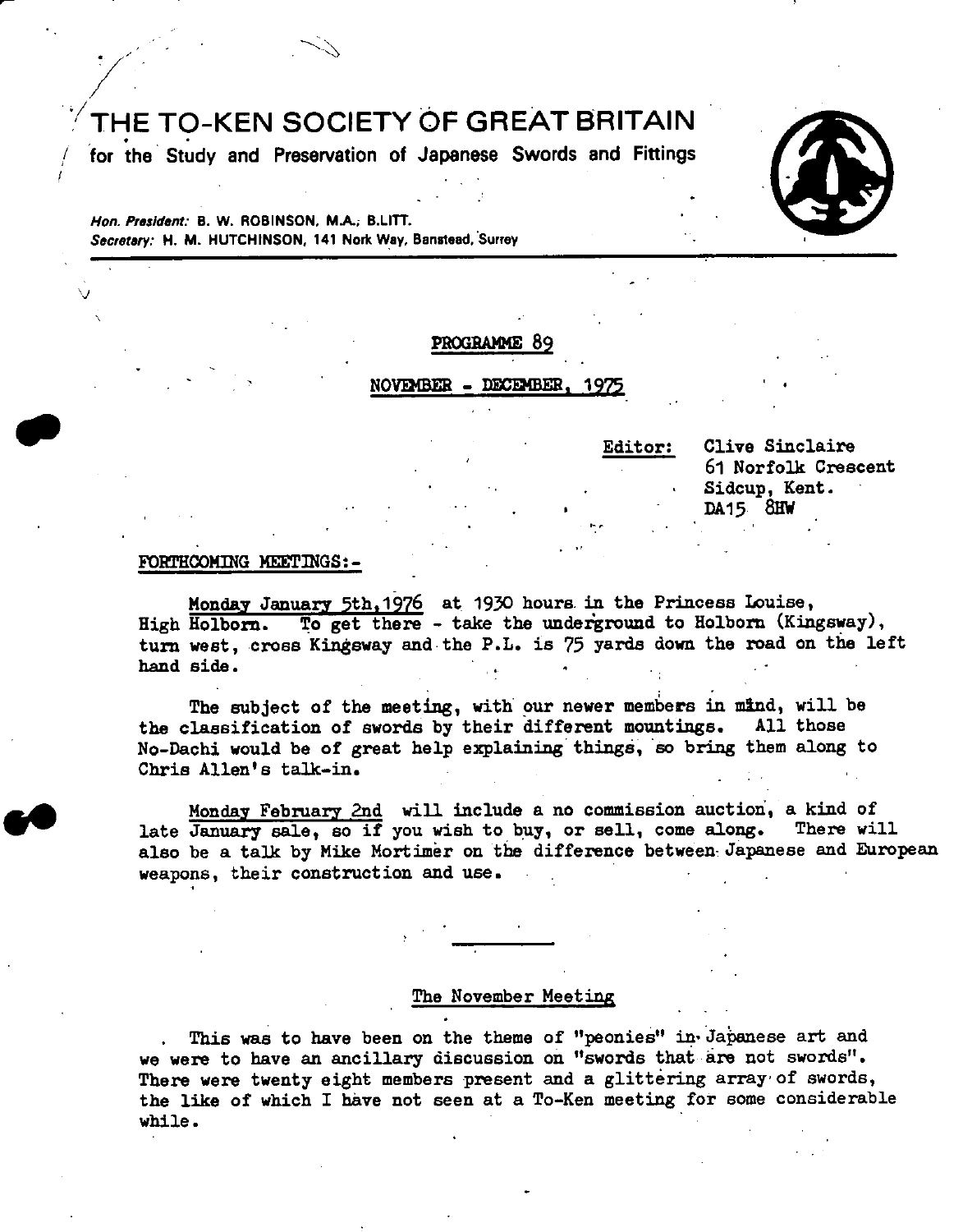It was indeed fortunate that so many items were present, as Mr. tida and Mr. Katsuyama (Toga-san to his friends) were unexpected guests. Mr. Iida) is President of the Token Shunju Press, which produces a monthly newspaper in Japan, and he has also written several authorative books on swords and related subjects. He is considered to be one of the foremost appraisers in Japan, where he also runs several sword societies. Mr. Katsuyama is one of Mr. tida's students, and based in Holland where he owns a Japanese He is also a fourth dan at Kendo, and acted as translator throughout the evening.

With such knowledgeable guests present, it was decided that a brain-tapping session was perfectly justifiable, and the meeting was made over to a Kantiae with Mr. Iida appraising the swords that were present. This Mr. tida agreed to do and after distributing some copies of his current newspaper around the room, he took the floor.

**a** 

He first expressed his pleasure at being present, and said how surprised he was that so many were present, more than in several of his Japanese societies. He said that he had not heard of us in Japan, but that he would certainly like to put us in his paper (fame at last!). He realised that all the swords present, whether good or bad in his eyes, were very dear to their owners, and that he would, therefore, treat them with the greatest of respect.

First of all, said Mr. Lida, he would look at each sword in the same manner, and that the method of appraisal was as follows :-

- i) Holding the sword at arm's length, look at the curve of the blade (zori), in order to date it. Be sure that you know whether or not the sword has been shortened, as this may effect the overall shape.
- 2) Next examine the ji-gane, as this will determine in which province, or which school made the sword.
- 3) Finally, hold the sword up to the eye, and point it towards<br>a naked light. This is the best way to see the hamon and This is the best way to see the hamon and thereby determine the characteristics of the individual smith.

If the sword is good on all three points, it has quality. (Unfortunately this assumes the blade to have a good polish which is not always the case).

The first sword to be examined by Mr. fida, he said was from the late Muromachi period. The polish was unhappily, not good, and therefore, the details of the blade were difficult to see, but the ji-gane appeared to be very good. Although the sword was mume-mei, Mr. tida considered that the sword was made in Yamoto and a product of the Togai school. The saya of this sword was of the ribbed type known as kizani-saya and they are highly thought of in Japan as they are so difficult to make. The fuchi-kashira on this sword were genuine soten and of very good quality.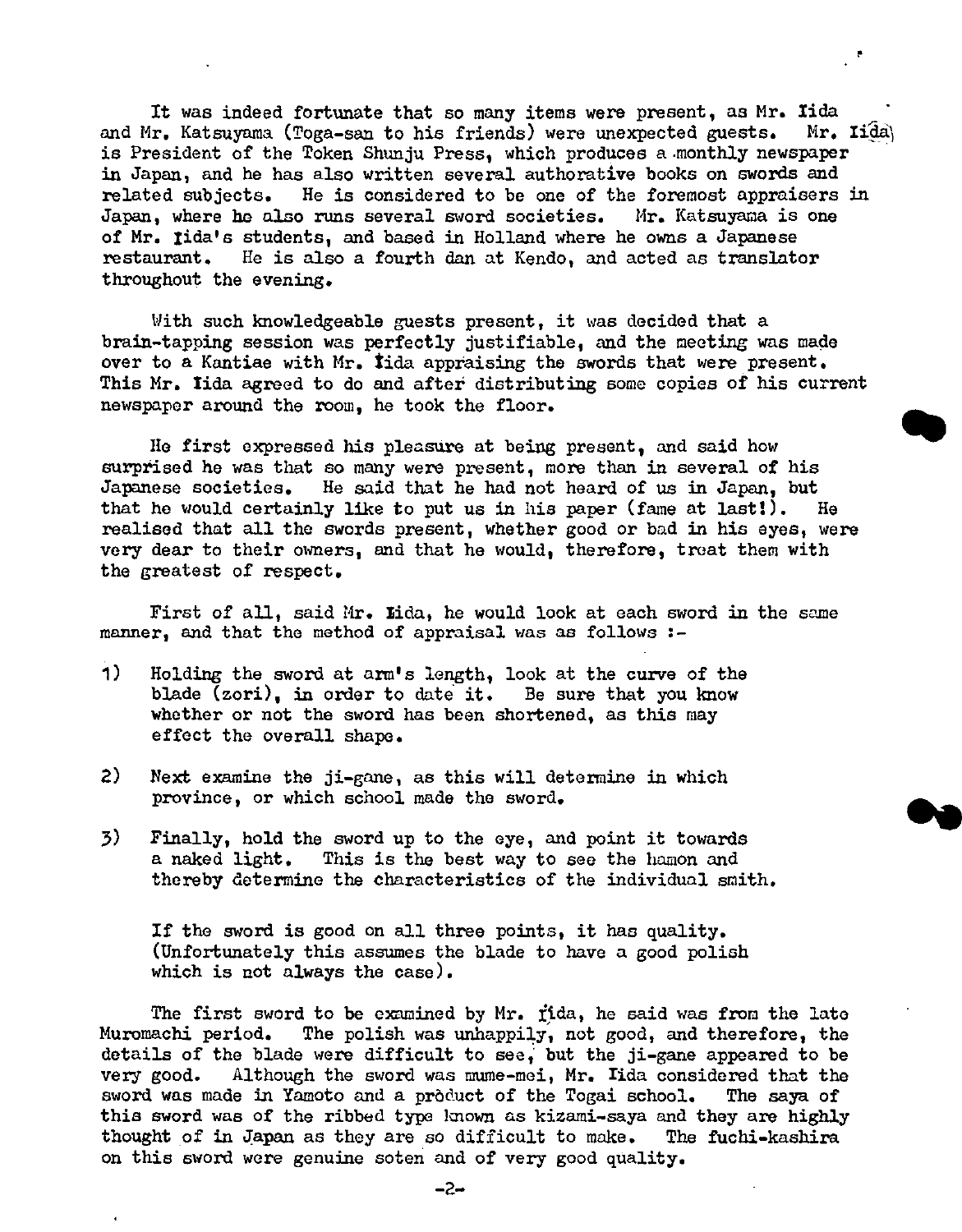The next sword to be, examined was a katana which Mr. Iida considered to have been made during the Senkogu-jidai (the-age of wars) which was during the Muromachi period. It was of the Bizen Osafune school and, he thought, probably made by Morimitsu. In fact the nakago was inscribed Sukemitsu, which Mr. Lida thought on reflection, was probably correct. -

. At this stage he'went on to explain, that the different shapes of blades, were due to the different styles of fighting. For instance, the previous sword examined would have been used in a single handed style that relied mainly on slashing techniques, hence a light slender blade. The swords of the later Edo period, however, tend to be heavier and straighter than earlier swords, as at this time, two handed stabbing techniques were more favoured. - - -

The third sword to be appraised was a katana in shira-saya. This . sword was 0-suriage (greatly shortened) *which* Mr. tida said was a good point even if this meant the removal of the mei, as was the case here. It had a very complicated hamon (Hinka) with active sunegashi, and it was probably Yamoto-den but possibly early shinto.  $-$ 

This was followed by an interesting. gendaito in shin-gunto mounts.  $\cdot$  . Gendaito, for the uninitiated, are modern swords (made in Showa period), but unlike the arsenal blades are traationally-made, *'although -*the hamon is usually weak. This particular sword, said Mr. Lida was signed Yasunori, a smith who was now dead, but who had earned some acclaim whilst alive. The sword, in the opinion of Mr. Lida was made at the famous Yasukuni shrine in Tokyo. This he could tell because the character Yasu  $\cdot$  in the smith's signature was not the one he normally used, but was the same as that in Yasukuni. (The Yasakuni shrine was built by Emperor Meiji to honour all those brave :souls who died in helping Japan become a modern nation after the restoration. It became a shrine to house the kani of all soldiers killed in fighting for Japan, and during World War II a common catch-phrase before battle was, "see you at Yasukuni"). In answer to the question from a member, "How are gendaito thought of in Japan?" Mr. Iida seemed a little evasive. He said that there were gendaito in Japanese collections, but nobody collected- only gendaito, shinto and shin-shinto. blades were the most popular.

 $\bullet$ 

The- endaito was followed by a dirk blade that **Mr.iidá** siidied at length. The blade, which was of hira-zukuri form was very excellent. It had a well carved horimono which according to Mr. Iida was carved by the swordsmith himself. This is called Hori-do-saku. The sword had saka-gunome hamon and was made in the Nambokucho period, probably early Oyei around **1380.** The blade was genuine and made by Bizen Osafune Morishige who was a well rated smith of this time. The blade itself was in a broken-saya, and clearly demonstrated the need to draw a sword cutting edge uppermost, as any other-method would probably have resulted in a nasty cut hand. hand; - . -. .. .

 $\sim 10^4$ しぜいしょ おおいない  $\mathcal{L}^{\pm}$  ,  $\mathcal{L}^{\pm}$  ,  $\mathcal{L}^{\pm}$ 

*-3-* 

للبادي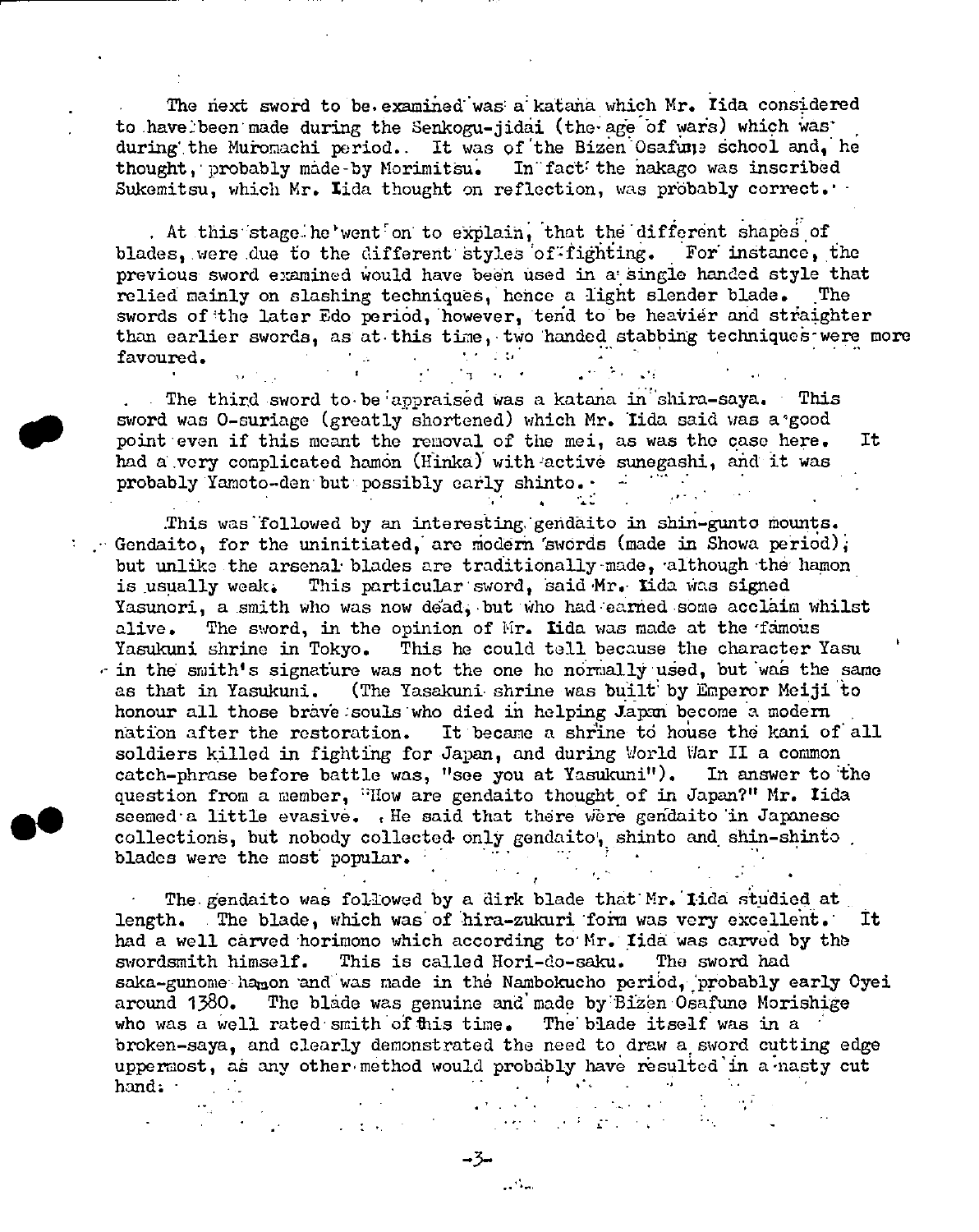The next item was another hira-zukuri dirk, this time in shira-saya. Mr. Lida had previously stated that he would give an honest appraisal and his opinion and his opinion may have caused the owner of this sword a mild shock. The sword had a European polish, was mune-mei, and according to Mr. flda, Showa-to.

The third dirk, again in shira-saya was also of hira-zukuri form, and stopped Mr. Lida in his tracks. There followed a lot of untranslated chat between Mr. tida and Mr. Katsuyama. Mr. lida said the sword was made by, as the mei stated Bishu Mihara Shigeyasu and was of the very highest quality. He proceeded to take an oshigate in order to record the sword on his return to Japan. He enquired after the owner who came forward clutching his Jayo Certificate which brought guffaws of laughter from all present, including Mr. lida. Apparently in the 'untranslated chat' the question was asked, "Why is such a good sword in this country, and not in Japan?". ..

The next sword was one of those brought along for the "swords that are not swords" discussion. It was a wooden short sword and called a Tetsu To Boku (iron sword tree). It was made during Mciiiand purely for decoration. This was .followed by a helmet breaker called Hachiwara. Mr. tida gave a demonstration of •how it would be used on one of John Anderson's spectacular helmets, but I am glad to say, did not carry the demonstration to its ultimate conclusion. These Hachiwara are very rare when they come complete with saya, as this one was, and this example was made in the Edo period.

Then came a number of tsuba; a very good Norishige, a Yagane Mitsuhiro who made his name with 100 monkeys tsuba and a very godd Choshu tsuba. No fakes yet said Mr. **Zida.** Next came a tsuba that had Alan Bale stumped, but who thought it may have originated from Nava. In Mr. Lida's opinion it was probably Kaniye, but not of the first generation, (hard luck Alan).

Hr. Katsuyaraa came leaping across the room, like a ninja with a shariken stuck in him, at the next sword. It was a magnificant tanto. by Hizen Tadayoshi and Mr. flaa was convinced that it was a first generation example. The blade was suriage, with a wide suguka hamon and itame-hada and of excellent quality. The koshirae did justice to the blade, being of dark red lacquer and once again, of first class quality. After. Mr. Katsuyama had recoyred from the shock he resumed translating.

• The only yari blade was next on the agenda and it was of the socketed type with shiro-saya. It had a gold mei which read Kishu Ju Naomichi and this, said Mr. Iida was a real fighting spear.

An eye stopping tanto followed the yari. Both the koshirae and blade were excellent said **Mr.** Lida. The blade was signed Akihiro which, unfortunately said Mr. Iida was Gi-mei. The sword was definitely made in Muromachi period and Akihiro worked in Nambokucho. Mr. jida showed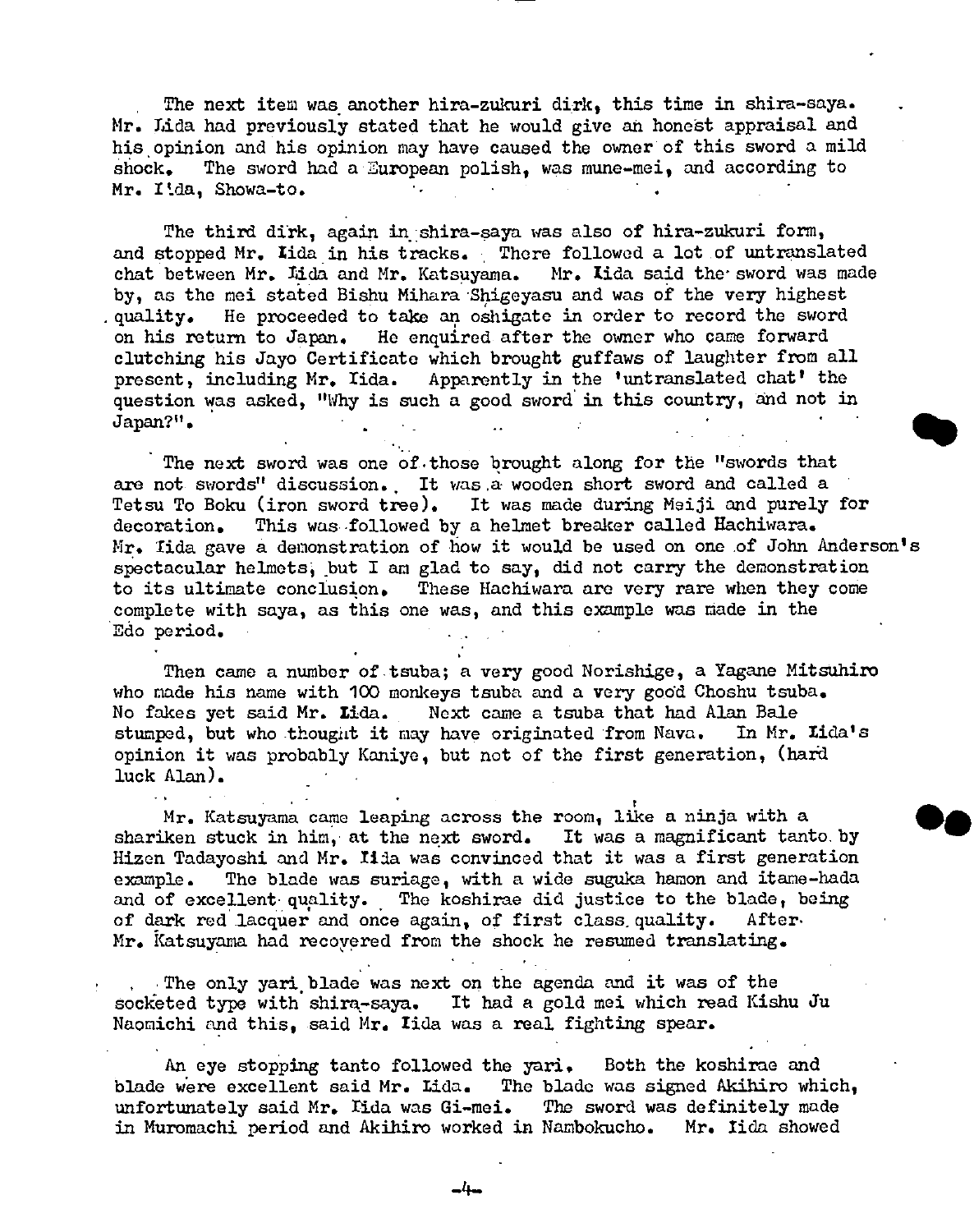the owner of the blade the way in which a correct Akihiro signature would be cut and the differences with the one in question. Tagane, or small burs along the chisel strokes are the way in which Mr. Tida was able to say immediately, that this, although'an.excellent blade, was Gi-mei.

Another of the swords brought along for the "swords that are not swords" discussion was the next to be examined. This was a Boken of good quality, complete with a kogai and decorated with a dragonfly motive. Apparently it is very rare to find Boken with kogai and this particular example was probably the property of a well-to-do merchant. In answer to a query from a member, Mr. Iida explained that a wooden sword was often worn at Cha-no-rya (tea ceremony) when one had to leave one's real weapon at the entrance. The dragonfly motive is supposed to illustrate the spirit of the warrior; as **in** the same way a dragonfly can only fly forwards, so should the warrior attack, with no thought for what is behind him.

Brought along to the meeting with the "peonies" theme in mind, the next sword had Mr. tida taking of oshigata again. His opinion was that the mei, Ise (no) Kami Kunisada Saku, was genuine and that this man was the father of the famous Shinkai. The Koshirne were also of the highest quality and dated from the mid-Edo period.

There were several other interesting items, including a hairy Kabuto with bullet test marks, one of John Anderson's daimyo's kabuto and several assorted swords and tsuba. All in all a magnificant collection of varied and interesting objects, that certainly, did not waste our guests time.

• The meeting closed with the Chairman inviting Mr. Iida to become an Honourary Member of the Society. Mr. Iida responded that he would be delighted to accept and that he would send us several copies of his newspaper containing his article about us, complete with photographs that Mr. Katsayana had been popping off all evening. In response to an earlier plea for more literature in English, Mr. I'da said he would endeavour at least to have the above mentioned article printed with a translation.

The meeting' closed at 2200 hours.  $\sim$  $\mathcal{L}^{\mathcal{A}}(\mathcal{A})$  and the set of the set of the set of the set of the set of the set of the set of the set of the set of the set of the set of the set of the set of the set of the set of the set of the set of the set

 $\langle \psi \rangle$  .

Anyone interested in Japan and her culture, will no doubt know of the great civil wars between the Taira and Minamoto clans called the Gempei. A famous classic, recording these events was written, called the Heike Monogatari, and what follows is an extract from this classic.

The Thira forces (the Heike) were in pursuit of the Minamoto and had chased.them towards the Uji Bridge. The Prince in question is Minamoto Yorimasa.

 $\label{eq:2} \mathcal{L}_{\text{max}} = \mathcal{L}_{\text{max}} + \mathcal{L}_{\text{max}} + \mathcal{L}_{\text{max}}$ 

-5--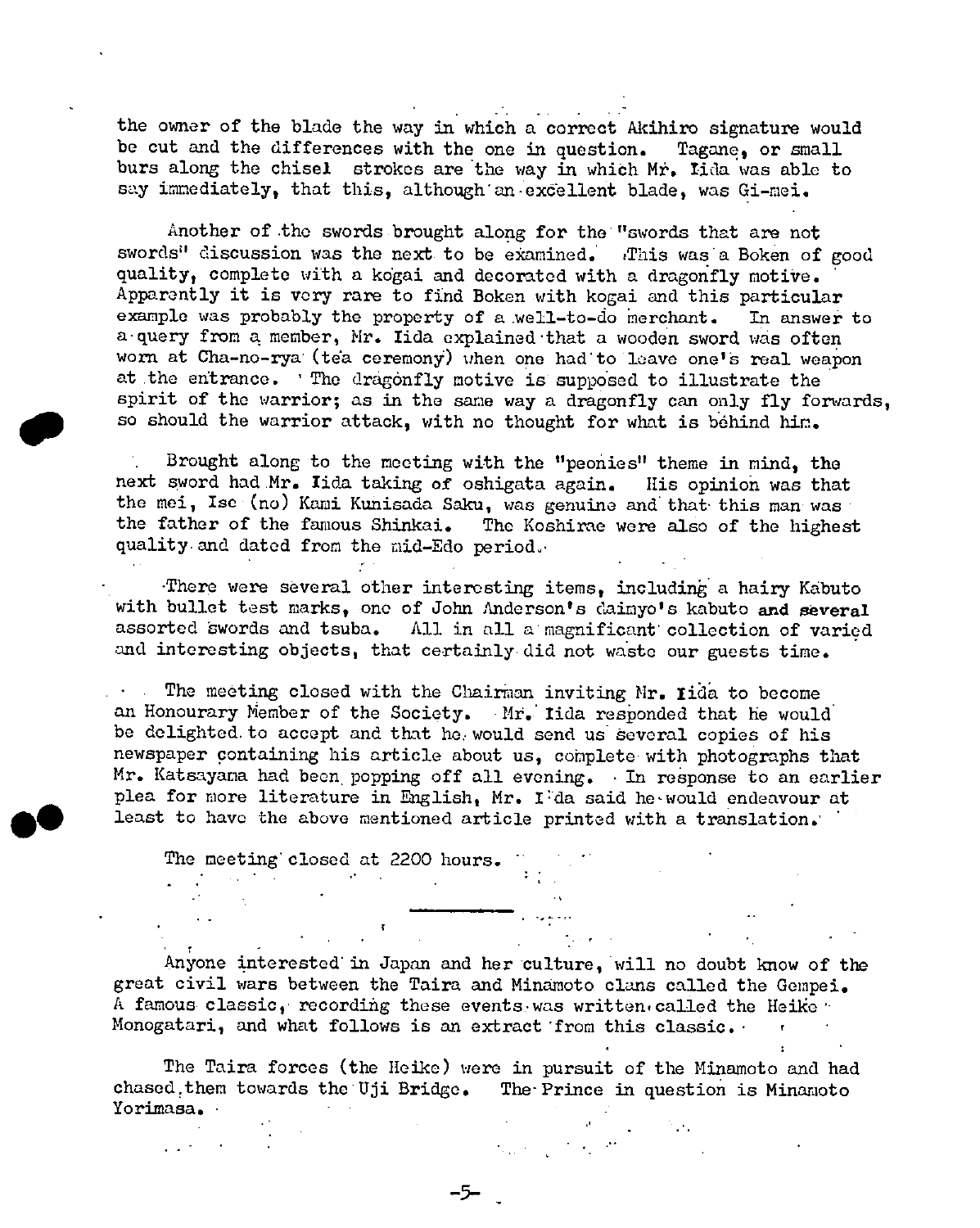The Prince fell from his horse six times between Uji and Miidera, because he had no sleep the previous night, so they tore ,up about **six**  yards of planking of the bridge at Uji and he entered the temple of Byodo-in and rested there awhile. The menat Roku-hara, learning that he was fleeing to Nan, started off in pursuit to take.him and put him to death. Crossing over Kobatayana, about twenty-eight thousand men in all, they pressed on to the bridge-head of Uji. Perceiving the enemy were at Byodo-in they raised their. war-cry three times, when they were answered by that of the Prince's men. The vanguard seeing the danger, raised a cry of alarm: "Take care! they have torn up the bridge! But the rearguard paid no heed and pushed them on with cries of "Advance! Advance!" so that some two hundred horsemen of the leading company fell through into the river and perished in the stream.

Then the warriors of both sides, taking their stand at eàöh end of the bridge, began a duel of archery, and on the side of the Prince, Oya-no-Shuncho, Gochiin-no-Tajina, Watanabe-no-Habuku, Sazaku, and Tsazu-ka-no-Genda shot so powerfully that their shafts pierced the enemy through both shield and armour. Gensammi. Nyado Yorimasa, knowing in his heart that this fight would be his last, went forth in a suit of amour of blue-and-white spots worn over his long sleeved court hitare, purposely - wearing no helmet on his head, while his son Izo-no-Kami Nakatsuna wore a suit of black amour over a hitare of red brocade, he also leaving his head bare for greater ease in drawing the bow.

Then Gochiin-no-Tajima, throwing away the sheath of his long halberd, strode forth alone on to the bridge, whereupon the Heike straight away shot at him fast and furious. Tajima, not at all perturbed, ducking to' avoid the higher ones, and leaping up over those that flew low, cut through those that flew straight with his whirring halberd, so that even the enemy looked on with admiration. Thus, it was that he was dubbed "Tajima the arrow cutter".

Another of the soldier-priests, Tsutsui-no-Jomyo Meishu, wearing armour of black leather over a hitara of dyed cloth, and a helmet of five plates, a sword in a black lacquered sheath at his side and a quiver of twenty four black feathered **arrows** on his back, his bow also being of black lacquer, gripping his favourite white handled halberd in his hand, also sprang forward alone on to the bridge and shouted in a mighty voice: "Let those at a distance listen, those that are near can see; I am Tsutsui Jomyo Meishu, the priest, who is there in Miideru who does not know me, a warrior worth a thousand men? Come on anyone who thinks he is someone, and we will see! ".

And loosing off his twenty-four arrows like lightning flashes, he slew twelve of the Heike soldiers and wounded eleven more. One arrow yet remained in his quiver, but, flinging away his bow, he stripped off his quiver and threw that after it, cast off his foot gear and springing

 $-6-$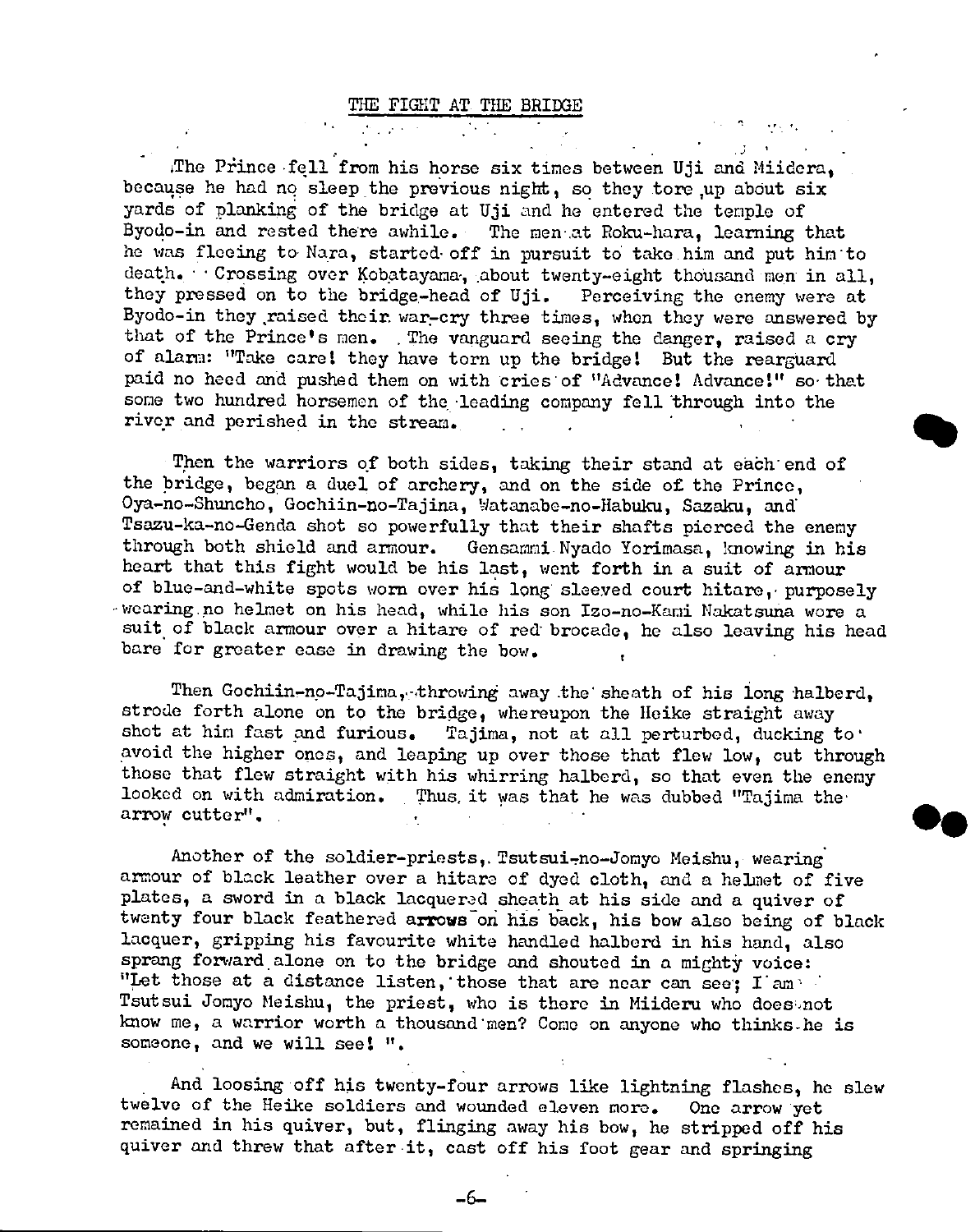bare footed on to the beams of the bridge, he strode across. All were afraid to cross over but he walked the broken bridge as one who walks along the street Ichijo or Nijo of the Capital. With his maginata he mows down five of the enemy, but with the sixth the .halberd snaps asunder in the midst and flinging it away ho draws his sword, wielding it in the zig-zag style, the interlacing, cross, reversed dragon-fly, waterwheel, and eight-sides-at-once styles of fencing, and cutting down eight men; but as he brought down the ninth with an exceedingly mighty blow on the helmet, the blade snapped at hilt and fell splash into the water beneath. Then seizing his dirk which was the only weapon he had left, he plied it as one **in** the death fury.

Now a retainer of Ajari Kyoshu, Ichirai Hoshi by name, a man of great strength and courage, was fighting behind Jomyo, but as the beams were so narrow he could not come alongside.him, so placing a hand on the neckpiece strength and courage, was fighting behind Jomyo, but as the beams were so<br>narrow he could not come alongside him, so placing a hand on the neckpiece<br>of his helmet, he shouted: "Pardon me Jomyo, this is no good," and spring over his shoulder to the front fought mightily until he fell. Ichirai Hoshi being killed, Jomyo crawled back again and retired to the Byodo-in where he sat down on the grass before: the gate, stripping off his amour, **counted** the dints of the arrows that had struck him.

> There were sixty-three in all, but of these only five had pierced through, and none of the wounds being very severe, he treated them with cautery; then covering his head and changing his clothes, using his broken bow as a staff he went down on foot to Nara. Following the example of Jomyo the soldier monks of Miidera with the Watanabe clan of Gonsammi Nyudo' s men vied with each other in pressing forward over the beans of the bridge, and fought till sundown, some returning victorious and some after being wounded, cutting themselves open and jumping into the river.

Then the commander of the Samurai, Kazusa-no-Kami Tadakiyo, came to the Commander-in-Chief of the Heike forces: "See here", he said "the battle on the bridge is very fierce; we ought to ford the river, but after the rains of the fifth month neither man nor horse can live in the stream; shall we go round by Yodo, Moarai, or Kawachiji? What is to be done after the rains of the fifth month neither man nor horse can live in the

> Then Ashikaga Matataro Tadatsuna, a young man in his eighteenth year spoke, saying: "Why not leave the samurai of India or China to go to Yodo, Moarai or Kawachiji, for that is not our way. If we don't rout the enemy that confront us here, the Prince will get away to Nara, and then you will have all the forces of Yoshino and Totsugawa to deal with and that will be no light affair. On the boundary of Musashi and Kozuke there is a great river called Tonegawa, and there the Ashikaga and the Chichibu are always fighting each other, and on one occasion, when the front were attacking at Nagai ford and the rear at Koga-sugi ford, a certain Nitta Nyudo of Kozuke, who was coming to the help of the Ashikaga from the Sugi ford, being told by them that the Chichibu had destroyed all the boats that had been provided to cross, exclaimed: "If we do-not ford the river here it will be a disgrace to our reputation as-Samurai; to be drowned is but to die. Forward then! " and using their horses as a raft they forded the river.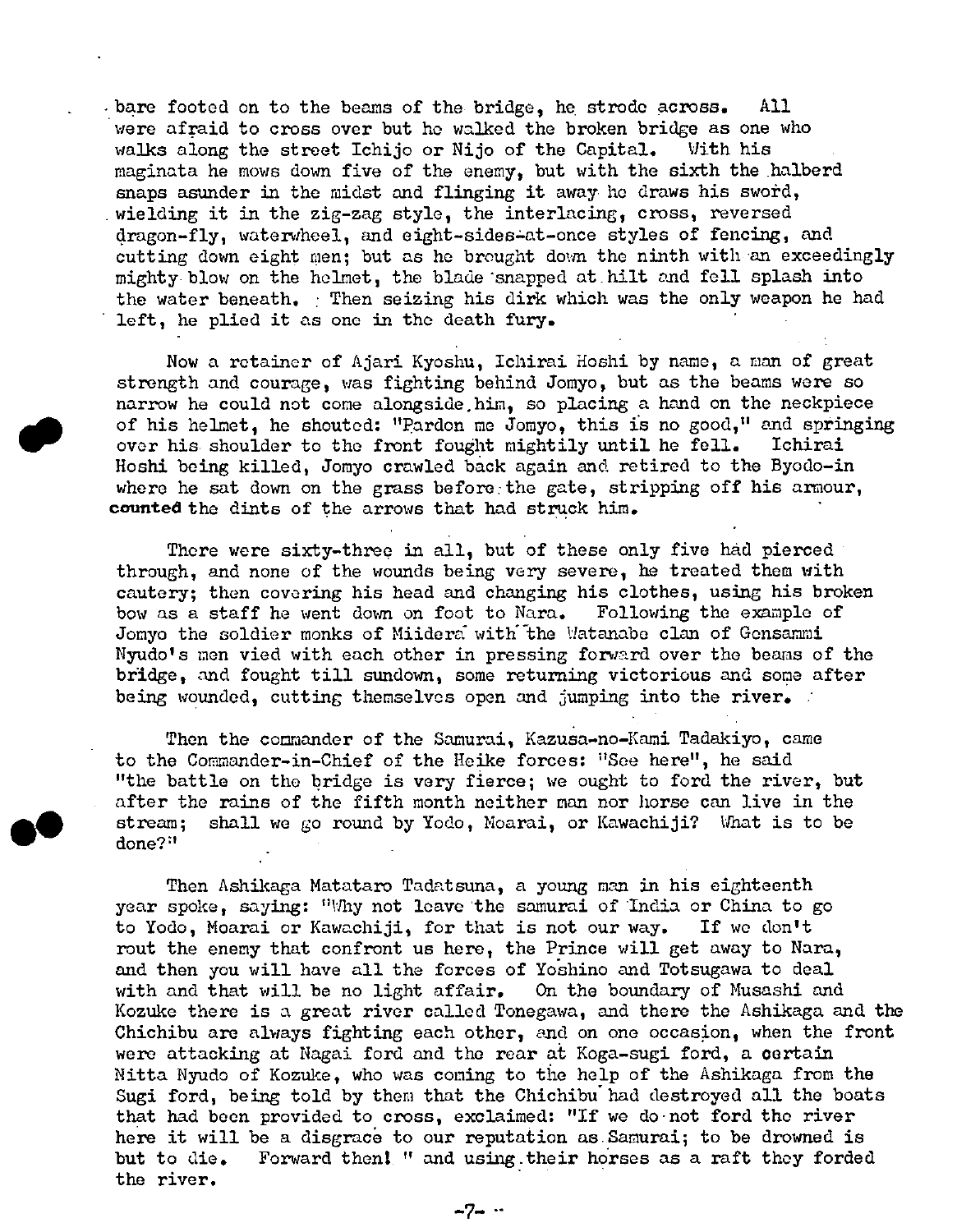As the Samurai of the East Country say: "Keep your face to the enemy,<br>hen separated by a river, shun the swift rapids by the bank. This and when separated by a river, shun the swift rapids by the bank. river is neither more nor less Sift and deep than the Tonegawa, so come along sirs," and he plunged into, the stream. Ogo, Omuro, Fukasu, Yamakami, Nawa-no-Taro, Sanuki, Hirotsuna, Shirodaiyu, Onodera-no-Zenji Taro, Heyako-no-Shiro, and among the younger men, Obukata-no-Jiro, Kirifu-no-Rokuro and Tànaka-no-Sota immediately dashed in after him with some three hundred men behind them, shouting the Ashikaga war-cry. "Put the heads of the weaker horses downstream. those of the stronger upstream!" he shouted. "If weaker horses downstream, those of the stronger upstream!" he shouted. the horses keep their feet give them the rein and let them walk, but if they get off their feet let them have 'their heads and swim them; if you are washed downstream stick the but of your bow down into the bottom; join hands and go across in line; if your horse's headgets'down pull it up, but don't pull it up too far or you will fall off backwards; sit tight in the saddle and keep your feet fimly in the' stirrups. Where the water is slow and deep getup over the horse's tail; don't. shoot while in the water; if the enemy shoots don't draw your bow in return: keep your head down and your neck-piece.well sloped upwards, but not too far or you will be shot in the crown of the helmet; be light on the horse and firm against the stream; don't go straight across or you will be washed away, keep obliquely to the stream." Thus advising and encouraging them he brought the whole three hundred rapidly across without loosing a man.

The December meeting was devoted to the subject of Mon. There were several examples at the meeting including a lacquered arrow case with a styleised 'wing design' mon, several swords and tsuba. There was also a magnificant Kuniyoshi Tryptich of Yoshisada at the battle of Hyogo. For proliferation of Mon this was unsurpassed. The talk was by our Chairman, Mr. John Anderson and I quote him verbatim:

Having said wildly that I would give a talk on Mon and knowing even then that my knowledge of the subject was scanty, I have delved further into the intricasies of the subject and have discovered I know oven loss than I supposed. This being so, if any of you thought that I would give you an easy way to trace that elusive little Mon on your favourite sword or amour, you are in for a big disappointment.

For a start there is little written in English and what the Japanese have written seems at times to be downright contradictory. Such facts, as are known, seem only to prove how difficult it is to trace a particular Non, however, I will at least tell you a little about Mon in general.

First, let us get clear what a Mon **is.** The only word that can correctly describe it is badge, and words, like crest or coat of ams are totally incorrect. It is simply a design adopted by a

-8-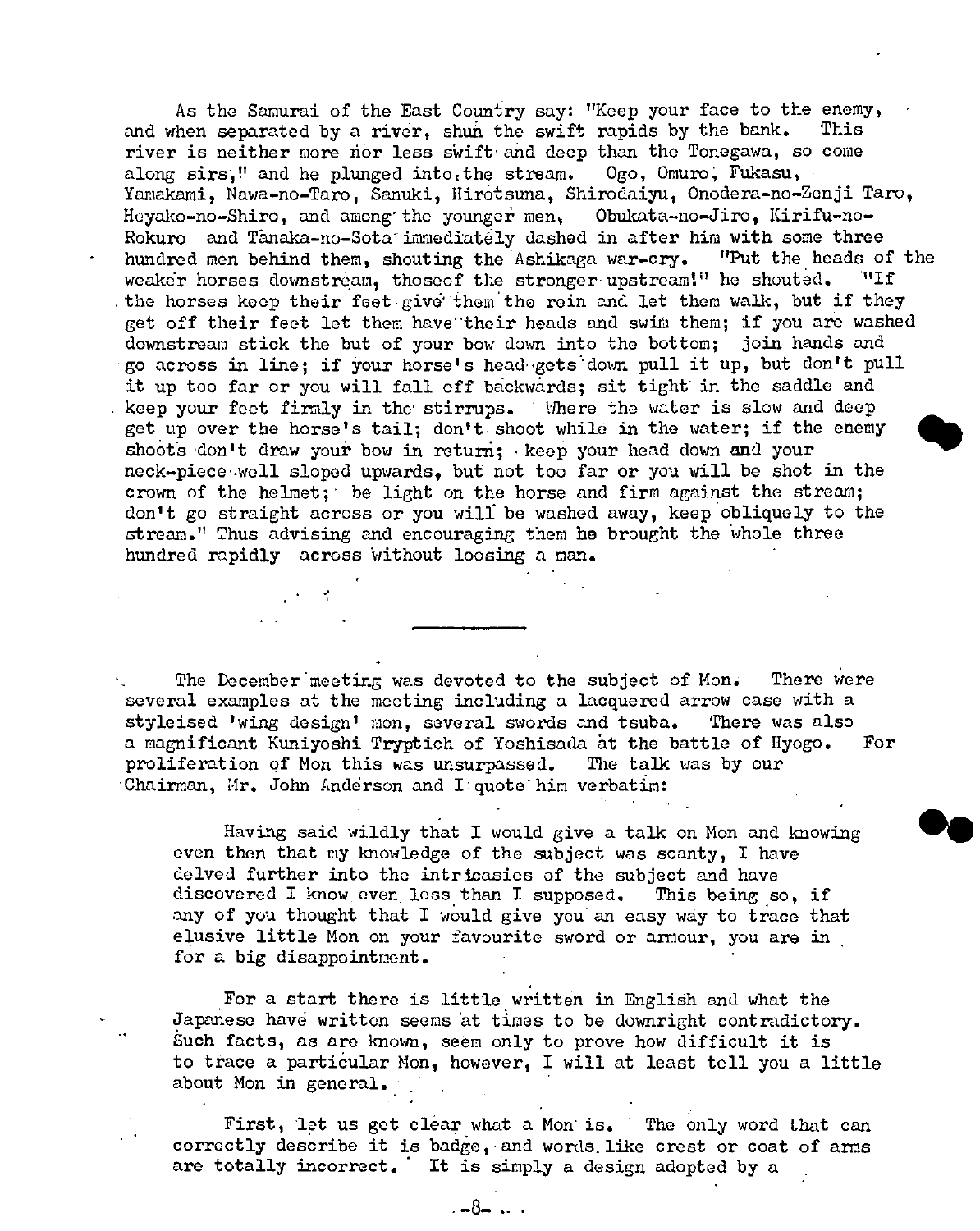family as a means of recognition and as such in the local confines of period and province I don't doubt it worked very well but, viewed as we do from a distance in time and with the whole of Japan to consider, it **'is** of little use.

Most people seem to be of the opinion that Mon first came into being in the 14th century, however, there is mention of their use from at least the early 12th century. However, their appearance particularly on weapons and armour seems pretty rare until the end of the Muromachi period when their use seems to have snowballed.

In the earlier periods, their use was almost entirely restricted to the court and military families; but during the 17th century they were adopted by many other classes including merchants, geisha, to the court and military families, but during the 17th century<br>they were adopted by many other classes including merchants, geis<br>wrestlers and actors and later still business companies and even<br>towns had a Mon. There is e towns had a Mon. There is even at least one British company,the Caribonum carbon paper people ;who usa the styalised wild goose, Karigane, as a trade mark.

> The choice of Mon seems to have been completely arbitory and at the owners whim. There are many stories of how a particular design came to be chosen; probably the most famous is of Tckugawa Hirotada, Iyéyasii's father who while resting after a battle and feeling hungry was served rice balls on a plate on top of which 3 AOl leaves had been arranged by his host Honda Masátada. Hirotada, possibly impressed by Masatada's courtesy and as a mark of 'respect adopted the design as his family badge. Another charming **tale is** of NA18U MORIYUKI who during a campaign against the AKITA was resting and drinking Sake when he saw two flying cranes mirrored in his cup, hence the Mon of the Narabu. In a like manner Mon were sometimes. presented and an example of this, to take one at random is the story of the Heike and Genji wars when Miriamoto Yoritomo was hiding in a tree and was being pursued by Kajiwara Kagotoki. At the crucial moment two doves or pigeons flow out of the tree enabling Kagetoki, who had secret leanings toward the Minamoto cause, to persuade his followers that no one could be hiding there. Inter Yoritomo presented him with the Mon of two pigeons.

 $\bullet$ 

Families of sufficientlj high rank would have two or three Mon while the lesser samaurai and pthers only one. In the case of those of higher rank, Kuge and Daimio the main Mon (Jomon) was used by the main members on all important occasions, and in the case of a Daimio, would be carried by the soldiers of the lower orders in the form of Sashiñono or on Do and Jingasa. Those retainers of officer rank would, of course, use their own. The lesser Kayemon was used on less formal occasions or in conjunction with the Jomon.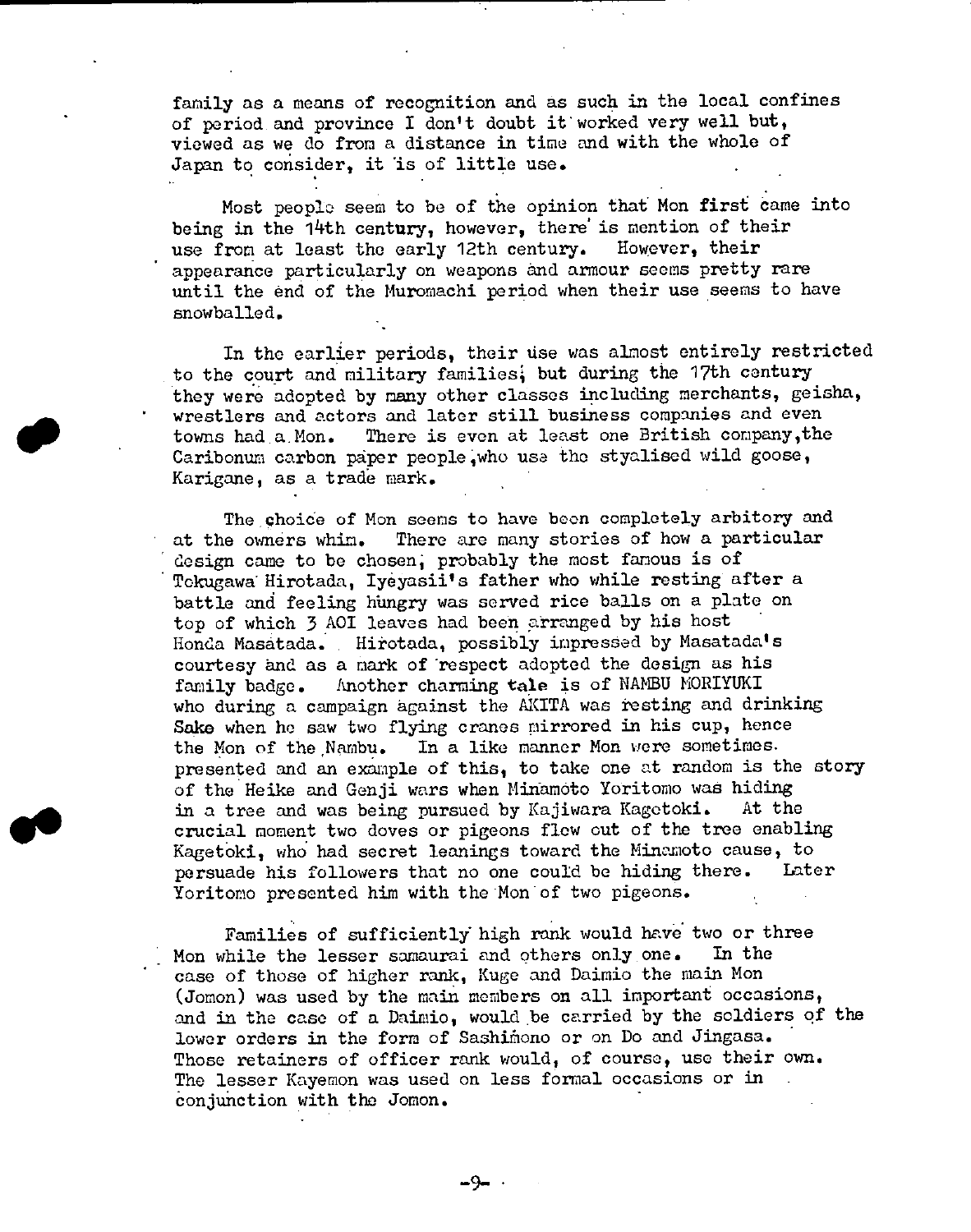Mon were hereditary and most sons took the Mon of their father and so branch families would bear the same Jomon as the mainline house or perhaps differenced in some way. However, this did not always follow and there are many instances of branch families bearing entirely different devices and completely unconnected ones bearing the same.

Although in 1642 an edict from the government under Iyemitsu called for all military families to register their Mon, one assumes to bring a little order to what seems to have been a chaotic situation, no dictates on the choice of design seems to have been laid down.

In all my years of study I must say that in most cases it is almost impossible to pin down a single Mon to a particular family. There is much more chance if the object bears two or more designs, but even then it is not always certain. I have one amour which has three Mon and apart from saying with certainty that the family is Matsudaira, the branch remains a mystery. Most objects have only one Mon and when one examines the pitfalls it becomes more and more difficult. Take a famous design like the Kirimon. Apart from the Emperor it was used by Taiko Hideyoshi, four Kuge families, one Daimio as Jomon and seventeen as Kayemon, and this does not include ordinary samauri families. Another example is the popular  $\overline{3}$  comma Mon, this was used by at least eight Kuge, fourteen Daimio and one Samurai and this is only a.rough count, and does not include the many variations on the theme. It also happens to be a lucky emblem and appears on roof tiles and other places with no family connections at all.

Some families do play the game and are the sole users of a design, the famous Soma of Nakamura in Mutsu with the prancing horse and the Mori of Saiki in' Bungo with the single solid arrow flight are two that spring to mind.

When one looks at the designs of Mon there are in fact only about 160 basic motifs using animals, birds and feathers, insects, geometric designs, inanimate objects, trees, flowers, shrubs and characters. These basic designs are so cleverly used adapted and "differenced" that one book on Mon I have here tonight shows over 3,600 different badges. The subjects are sometimes natural The subjects are sometimes naturally recorded and sometimes so styalistically interpreted that the original object is hard to define. A number of designs are free standing and others enclosed within one of about ten different outlines, the circle being the most popular.

In nearly all cases it is the design that is important. Colour plays no part with the exception of banners and ship sails where sometimes Mon of the same design are differenced by being shown on a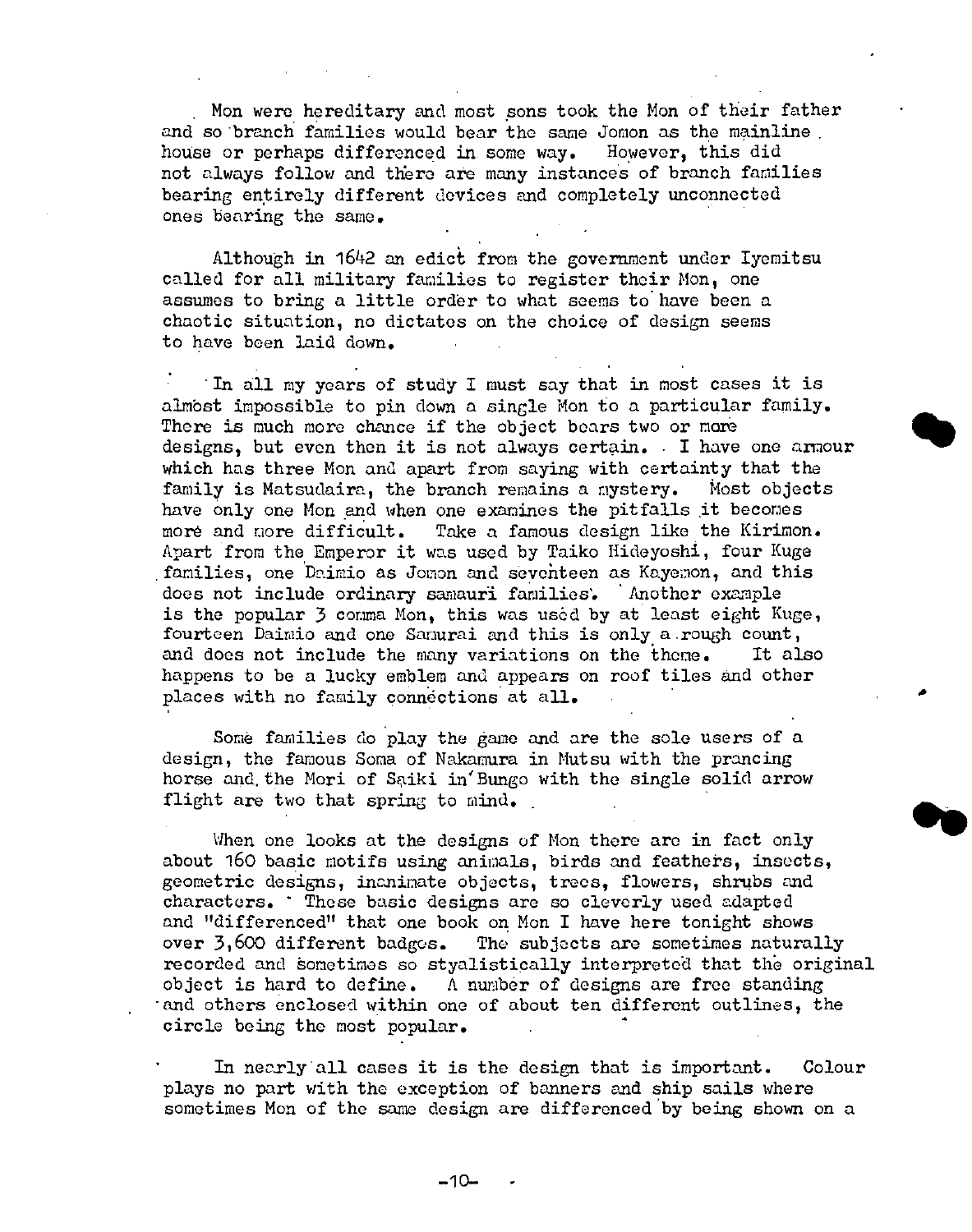different coloured ground. In earlier periods oolour seems to have predominated over Mon designs as evidenced by the red and white of the Minamoto and Taira. As with European heraldry there are exact ways of describing Mon and this in the past has led to some confusion. There are a number of Moncho books to be had which were made for the use of artisans, painters, lacquerers, metal workers and the like to show Mon designs and which describe the designs only.

I recently had a letter from someone who had an amour on which was a Mon described by him as that of the Maruninarabi family- which he had traced in a book of Mon. The fomal description of the.design Maru Ni Narabi-Taka No Ha or two hawk feathers side by side in a circle.

I find Mon a most absorbing subject, but I fear it will be some time yet before there is any concise and easy to use reference book.

## AMERICAN SWORD SHOW

The Northern California Japanese Sword Club is sponsoring a sword show in San Francisco from July  $28th$  - August 1st, 1976, in conjunction with a shinsa by the Toen Sha of Japan.

The Toen Sha is one of the three main groups in Japan whose Certificates of judguant on blades and fittings are most highly respected. Information on all pieces submitted, will be provided, regardless of whether or not a Certificate is earned. The shinsa team will probably be made up of four judges, two of whom are as follows :-

- 1) Mr. Kosuke Murakami who studied under the late Kosson Honami. After the war he became a shinsa member of the NBTHK and later formed the Toen Sha of which he **'is** Chairman.
- 2) Dr. Katsuma (Suiken) Fukunaga who is also a member of the Token ilozon Kai shinsa team. Dr. Fukunaga publishes a bi-monthly journal and has written several books on swords and koshirae.

The Toen Sha issues three papers of Certificates:

| White | $\blacksquare$ . | Jo Saku - Indicating good work;         |
|-------|------------------|-----------------------------------------|
| Beige | <b>Section</b>   | Jojo Saku - Indicating very good work;  |
| Green | $\blacksquare$   | Saijo Saku - Indicating excellent work. |

 $-11-$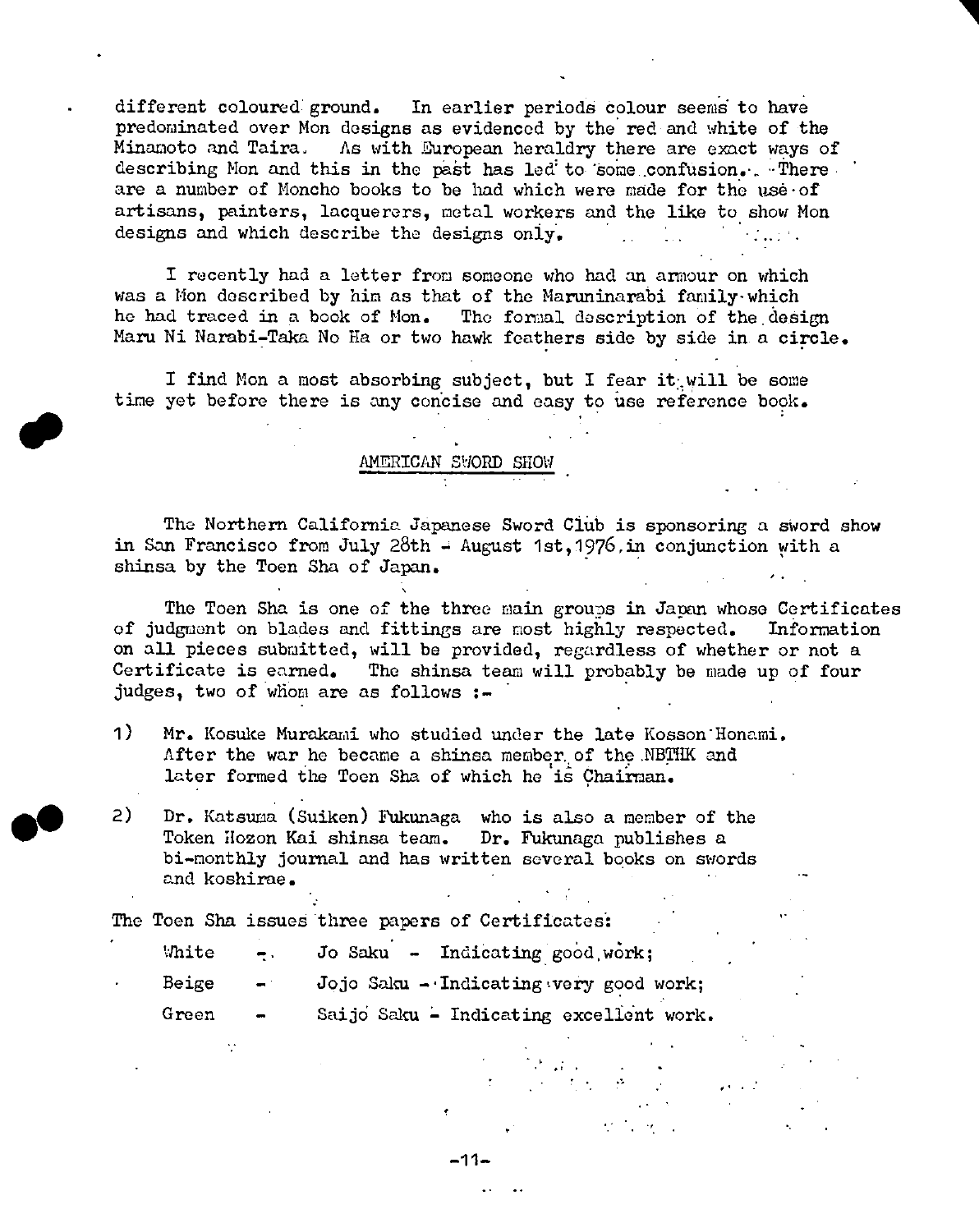In addition to the shinsa other events of interest that will be happening at the same time are  $:-$ 

- a) Athletics Events: including exhibitions of Kendo, Kyudo, Iai-do and Taiko (drums).
- b) The Maibutsu Room: in which top quality swords and armour will be on display.
- c) Seminars: (Taking the form of question and answer sessions) On the subject of
	- i) Retempering by Keith Evans
	- ii) Tsuha judging by Robert Haynes
	- iii) The Californian Club Sonsei, John Tunoto will conduct a general question and answer session on swords.
- d) Lectures on the following subjects:
	- i) The five traditions of Koto blades by Mr. Kosuke Murakami
	- ii) The development of Hizon blades by Dr. Katsuma Fukunaga
	- iii) Sword Polishing (lecture & deno) by Robert Benson
	- iv) Chinese origins of Gotowork & nanako by Robert Haynes
	- v) The Jakushi School of Tsaba smiths by Michael Quigley
	- vi) Introduction to armour<br>by George Phebus.
	- vii) The historical development of Samwai Tactics and weaponry by Dr. Benjamin Hazard.
	- viii) Sword-making (transportation will be arranged to make a one day trip to the forge of Keith Austin in Yuba City, California.

## e) The Nobu Hira Tanto

 $\mathcal{L}_{\mathrm{max}}$ 

**V** 

Keith Austin (Nobu Hira) is the only true Kaji (Japanese sword maker) involved in the profession in the U.S.A. He will make a tanto in honour of the show. Keith studied his craft for many years in Japan as a student of the late Sadatsugu Takahashi, the first swordsmith to be designated as a living national. treasure, and then with Yuki Hira the second swordsmith to be given that honour.

Begirming now, you are invited to purchase tickets to become the owner of this blade. The donation for each ticket will be 2 dollars - 50 cents (U.S.) Ticket stubs will be sent to you on receipt of your cheque and the draw will be on July 31st, 1976.and it is not necessary to be present to qualify for the draw.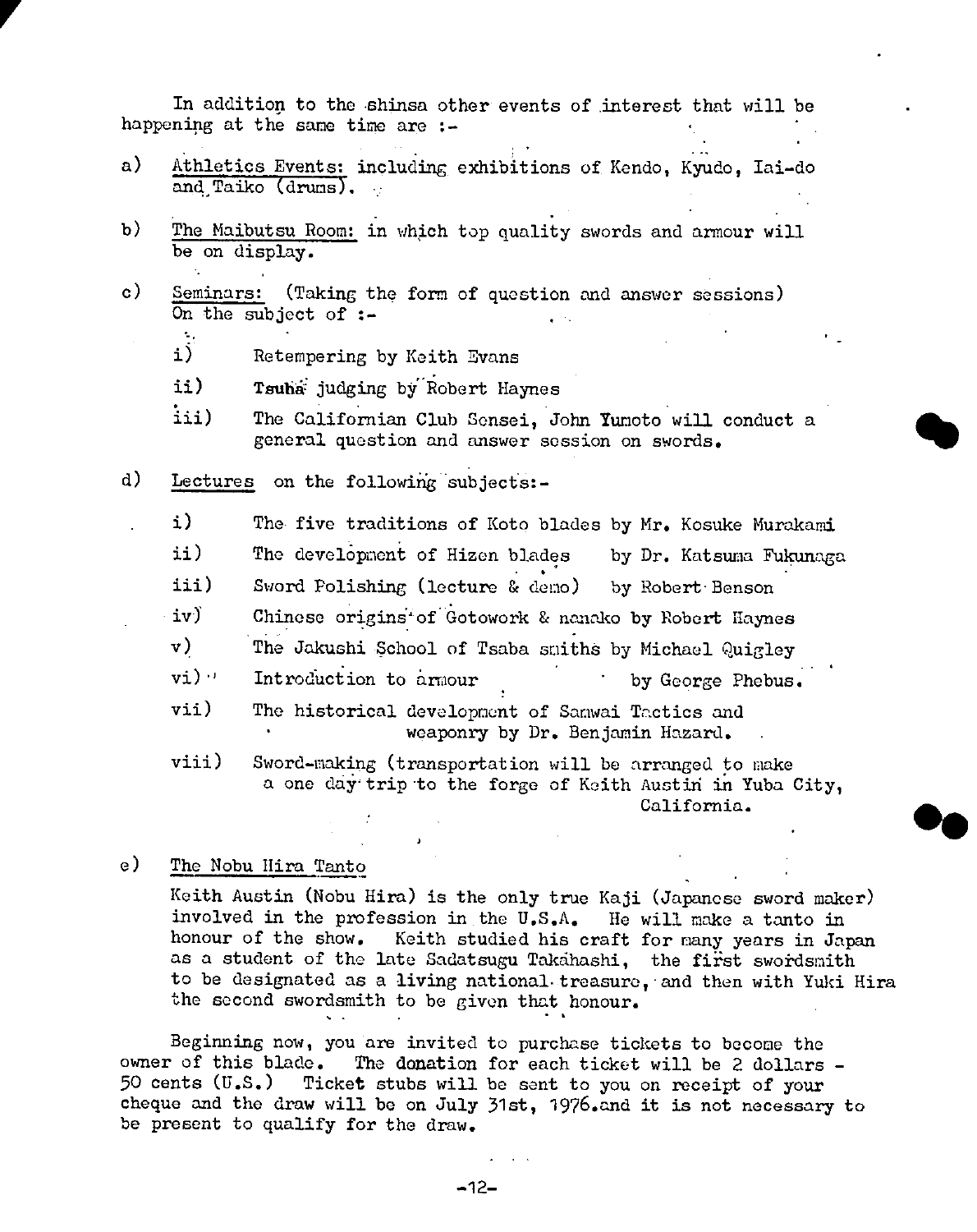Cheques should be sent to

The Token Kai of Northern California - Tanto fund 0/0 Roger Dunn, 89 Parkside Drive,

1

Berkeley, California 94705 U.S.A.

The Tanto will be polished by the club polisher, Mr. Kiyoshi Yamashita, who will also make the shira-saya. In addition an unusual oshigata of the entire blade by Mr. John Clark, a club member and experienced oshigata artist. The oshigata will then be!matted and framed by Mr. Ichiro Morita, another club member and professional framer.

f) Film Festival of Samwai films each night of the sword show.

g) Auction: on the Monday following the sword show at Butterfield Viewing will be on Friday, July 30th to Sunday August 1st.

h) Swap Room: A room will be set aside (for at least one and possibly two days) for buying, selling and trading. A fee of 5 dollars will be charged for those requiring table space, and registrants only will be permitted to partake.

The show is, of course, an expensive venture. Any donations will be gratefully received and 10 dollars will also see you a member of the Northern Californian Sword Club for 1976. Please send all donations to

> The Token Kai of Northern California c/o Ichijo Moritá, • 820 West Hamilton Avenue, Campbell, California 95008 U.S.A.

For further information of fees etc. please contact Mr. Roger Dunn (address under Nobu Hira paragraph)

# OSHIGATA

A reminder to members who may have difficulty in reading nakago (tangs) through inadequate references, if they care to send an oshigata (a rubbing of the tang) to the programme secretary, he will send you all the available information on the smith or inscription. Please remonber to make a rubbing of the whole nakago, and not just the inscription.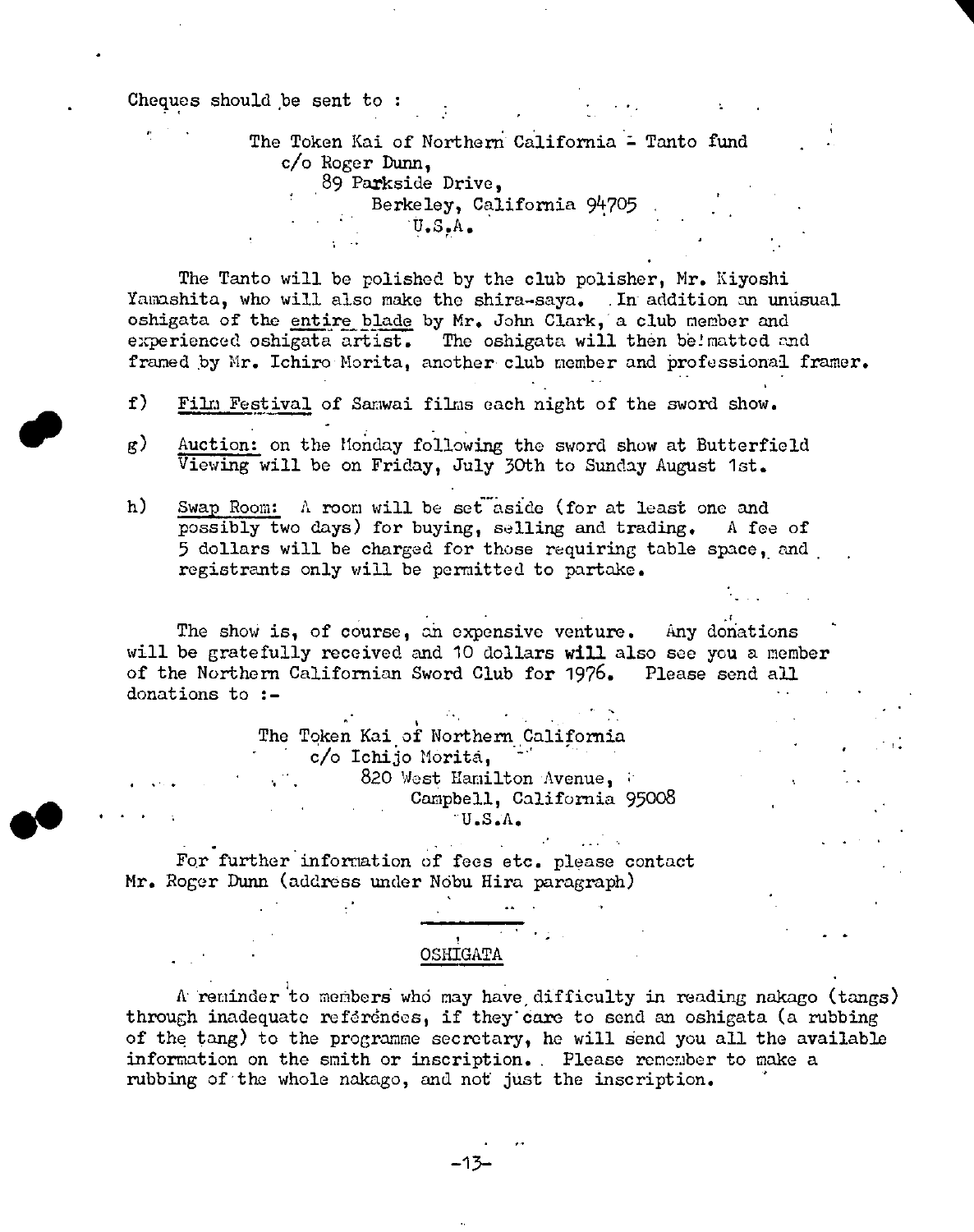The committee would like to take this opportunity of wishing you all a happy and prosperous new year, and here is a point to ponder for  $1976 : -$ 

Nan-in, a Japanese master during the Meiji era, received a University Professor who came to enquire about Sen. Nan-in served tea. He poured his visitor's cup full, and then kept on pouring.

The Professor watched the tea overflow onto the tatami, until he could restrain himself no longer. "It is full up. No more will go in!" "Like this cup" Nan-in said, "you are full of your own opinions and speculations. How can I show you Zen unless you first empty your cup?"

(Zen Flesh, Zen Bones)

### NEW MEMBERS:

Honary Member

Mr. Kazuo Iida 5-3-14 Sotokanda, Chiyoda-Ku, Tokyo, Japan.

#### Members:

| Mr. B.G. Amey      | 251 Longbanks, Harlow, Essex.                                             |
|--------------------|---------------------------------------------------------------------------|
| Mr. B. Campbell    | 6 Prince Street, Walsall, Wood, Staffs.                                   |
| Miss R. Drake      | 11 Fairwater Avenue, Massapqua, N.Y. 11758, U.S.A.                        |
| Mr. G.E. Haulman   | 6423 Ballentine Pike, Springfield, Ohio 45502, U.S.A.                     |
| Mr. J.P. Marsin    | 64 Bis rue Pergolese, Paris 75016, France.                                |
| Mr. M.T. Moon      | 7 Keyham Lane West, Leicester.                                            |
| Mr. K.E. Skafte    | D.K.4808 Nykobin 6, Falster, Denmark.                                     |
| Mr. M.W. Stone     | 19 Balfour Street, Dulwich Hill, New Sth.Wales.2203<br>Australia.         |
| Mr. Akio Takahashi | 225 South Mariposa Avenue No.206, Los Angeles<br>California 90004, U.S.A. |
| Dr. U. Turck       | D437 Marl, Gersthofeuer Str.20, West Germany.                             |
| M.Sgt.N.O.Wiseman  | 117-13 Street, Edwards, California 93523, U.S.A.                          |

 $-14-$